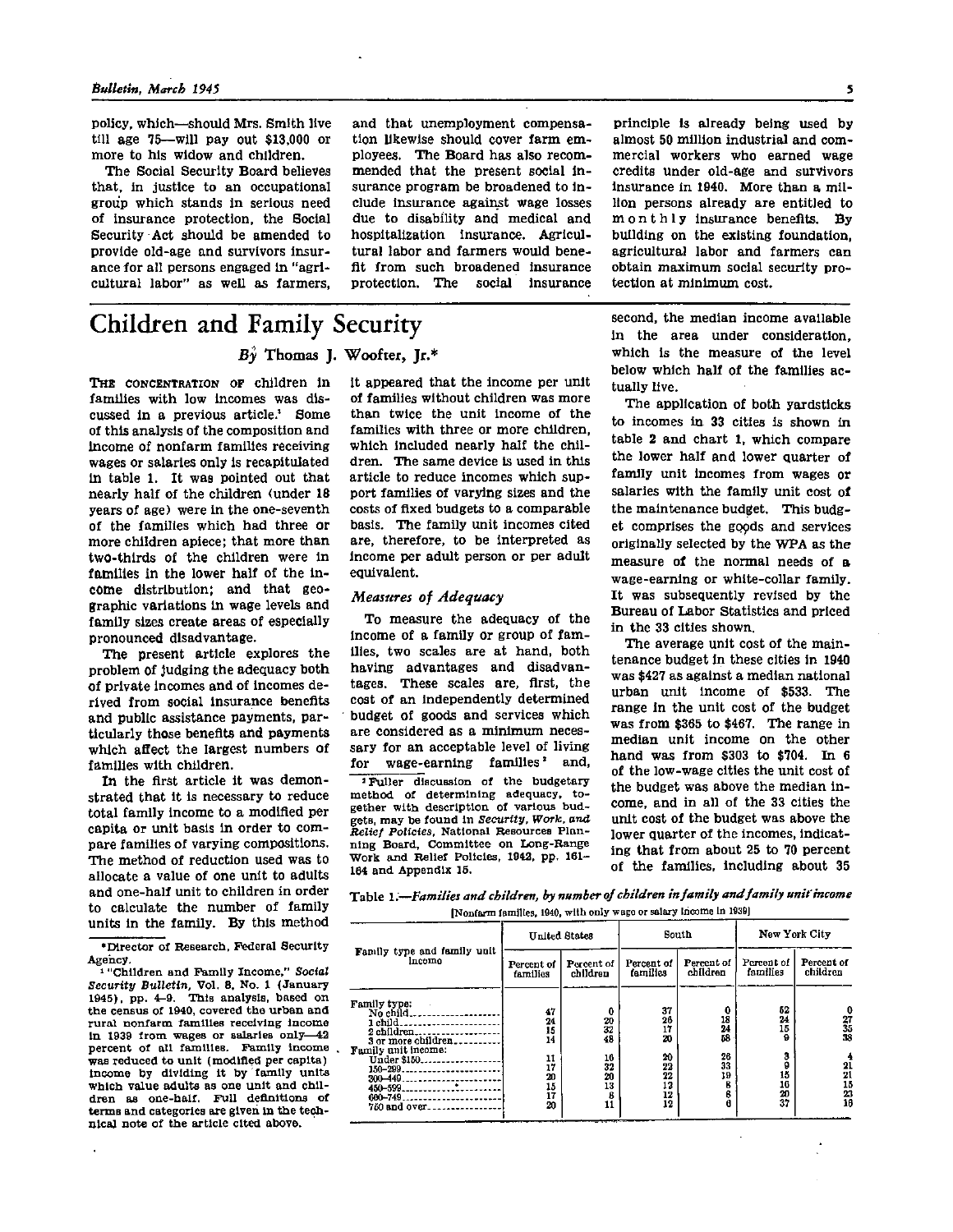to 80 percent of the children, were living at a level below that represented by the maintenance budget.

The income distributions of families and children in one of the higher-income cities, New York, are also shown in table 1. Here, over 45 percent of the children were in families with less than the national median nonfarm unit income of \$474, which was about the same as the unit cost of the maintenance budget in New York (\$467). Thus, even in the most prosperous areas, disadvantaged families may be found in considerable numbers, no matter which of the two measuring rods is used, and these families include a disproportionate number of the children.

The differences in the two measures may lead to two conclusions either that the so-called maintenance budget is an artificial standard because it defines a level higher than that at which considerable proportions of the families live, or that earnings in many instances are too low to support a satisfactory level of living. Probably both of these conclusions are to some extent justified. The relative emphasis placed on these alternative interpretations will depend upon the philosophy of the interpreter. The liberal will urge that every normal family should have earnings which would support the maintenance standard or better, while the conservative will advocate a standard of adequacy nearer the actual living level of the less well-to-do family.

It is noteworthy from the comparisons in table 2 and chart 1 that among these cities, most of which are rather large, the range of median family income is 132 percent of the lowest income. This range would be somewhat wider if smaller cities and towns had been included, the national average unit incomes for all urban workers being \$533, and for rural nonfarm workers, \$336. Thus, average family incomes of the highest-wage cities are more than 200 percent above those in the lowest-wage villages.

In contrast to this wide fluctuation in family incomes, the cost of the

Table 2.—*Comparison of median and lower quartile income,<sup>1</sup> 1939, and cost of maintenance budget, 1940, 33 cities* 

| City                                                                                                                | Income '                                                                                                                                                             |                                                                                                                                                                      | Cost of                                                                                                                                                              | Percent of<br>families liv-<br>ing below                                                                                                            |  |
|---------------------------------------------------------------------------------------------------------------------|----------------------------------------------------------------------------------------------------------------------------------------------------------------------|----------------------------------------------------------------------------------------------------------------------------------------------------------------------|----------------------------------------------------------------------------------------------------------------------------------------------------------------------|-----------------------------------------------------------------------------------------------------------------------------------------------------|--|
|                                                                                                                     | Median                                                                                                                                                               | Lower<br>quartile                                                                                                                                                    | maintenance<br>budget                                                                                                                                                | maintenance                                                                                                                                         |  |
| United States, urban                                                                                                | \$533                                                                                                                                                                | \$321                                                                                                                                                                | 3\$427                                                                                                                                                               | 38                                                                                                                                                  |  |
| Washington, $D, C_1, \ldots, C_n, C_2, \ldots, C_n$<br>Chicago, Ill.<br>Detroit, Mich<br>Kansas City, Kans. and Mo. | 704<br>685<br>633<br>630<br>620<br>612<br>611<br>611<br>596<br>566<br>554<br>540<br>536<br>527<br>523<br>510<br>515<br>514<br>508<br>505<br>494<br>488<br>484<br>459 | 435<br>437<br>397<br>388<br>400<br>395<br>336<br>411<br>300<br>373<br>578<br>350<br>324<br>341<br>300<br>341<br>337<br>309<br>313<br>321<br>304<br>263<br>253<br>313 | 461<br>446<br>426<br>402<br>407<br>447<br>467<br>442<br>434<br>430<br>403<br>444<br>395<br>429<br>335<br>407<br>409<br>426<br>395<br>408<br>411<br>401<br>408<br>413 | 27<br>26<br>$\frac{28}{26}$<br>26<br>31<br>35<br>29<br>30<br>32<br>29<br>38<br>34<br>37<br>34<br>35<br>36<br>36<br>35<br>35<br>30<br>40<br>41<br>38 |  |
|                                                                                                                     | 458<br>416<br>412<br>411<br>331<br>355<br>349<br>309<br>303                                                                                                          | 296<br>235<br>222<br>245<br>213<br>198<br>188<br>179<br>160                                                                                                          | 416<br>407<br>398<br>424<br>412<br>393<br>392<br>399<br>365                                                                                                          | 44<br>48<br>47<br>52<br>55<br>56<br>57<br>67<br>63                                                                                                  |  |

<sup>1</sup> For nonfarm families, 1940, with only wage or

salary income in 1939.<br>
<sup>2</sup> U. S. rural nonfarm family unit income: median<br>  $$336$ , lower quartile  $$180$ .<br>
<sup>3</sup> A verage for the 33 cities listed. The total content of the maintenance budget was designed to support 2 adults, 1 child about the average age of

children, and 1 child older than the average; allow-ing ½ unit for the average child and ¾ unit for the older child, the maintenance budget would support 3¼ units. This factor has been used in reducing total cost to unit cost.

4 Represents income for State urban population.

maintenance budget is relatively in flexible. The cost in the highest city is only 28 percent above the cost in the cheapest city, and the variation from village to city is probably in the neighborhood of only 20 percent.<sup>8</sup>

In contrast to the 200-percent range in average income there is an approximate range of only 50 percent in budget cost, with the result that the budget yardstick exceeds the family incomes of widely varying proportions of the workers in cities and towns of varying sizes in different regions.

These differences between the cost of a fixed budget of goods and services and the income available in various circumstances for its purchase emphasize the inappropriateness of the cost of a single budget as a yardstick of adequacy in all places and for all purposes.

Budgets are usually designed as a means of expressing quantitatively the goods and services considered necessary for a normal level of living of a particular class of families, such as wage-earner families, relief families, and low-income farm families. Such specific budgets must, therefore, be used with caution in measuring the income of groups other than those for which they were designed. This difficulty would be lessened if more varied types of budgets were available as measures.

Also, levels of living change as the general level of income changes and as local conditions and customs vary. Economies are practiced in large families in low-income areas which tend to become accepted as in accord with a satisfactory standard of living but which are not measurable by means of a standard budget designed for the average family type.

In general, it may be said that measurement of family income by comparison with the cost of a fixed budget indicates its relationship to the amount of money necessary to maintain the level described by the budget. On the other hand, measurement by comparison with the average family income indicates the relationship of the average amount of money available for living and, hence, involves a comparison with the prevailing pattern of living in the area under consideration.

3 This rough estimate is based upon the difference in prices of the maintenance budget in the 33 cities in table 2 and 15 villages in which the same budget was priced in 1940.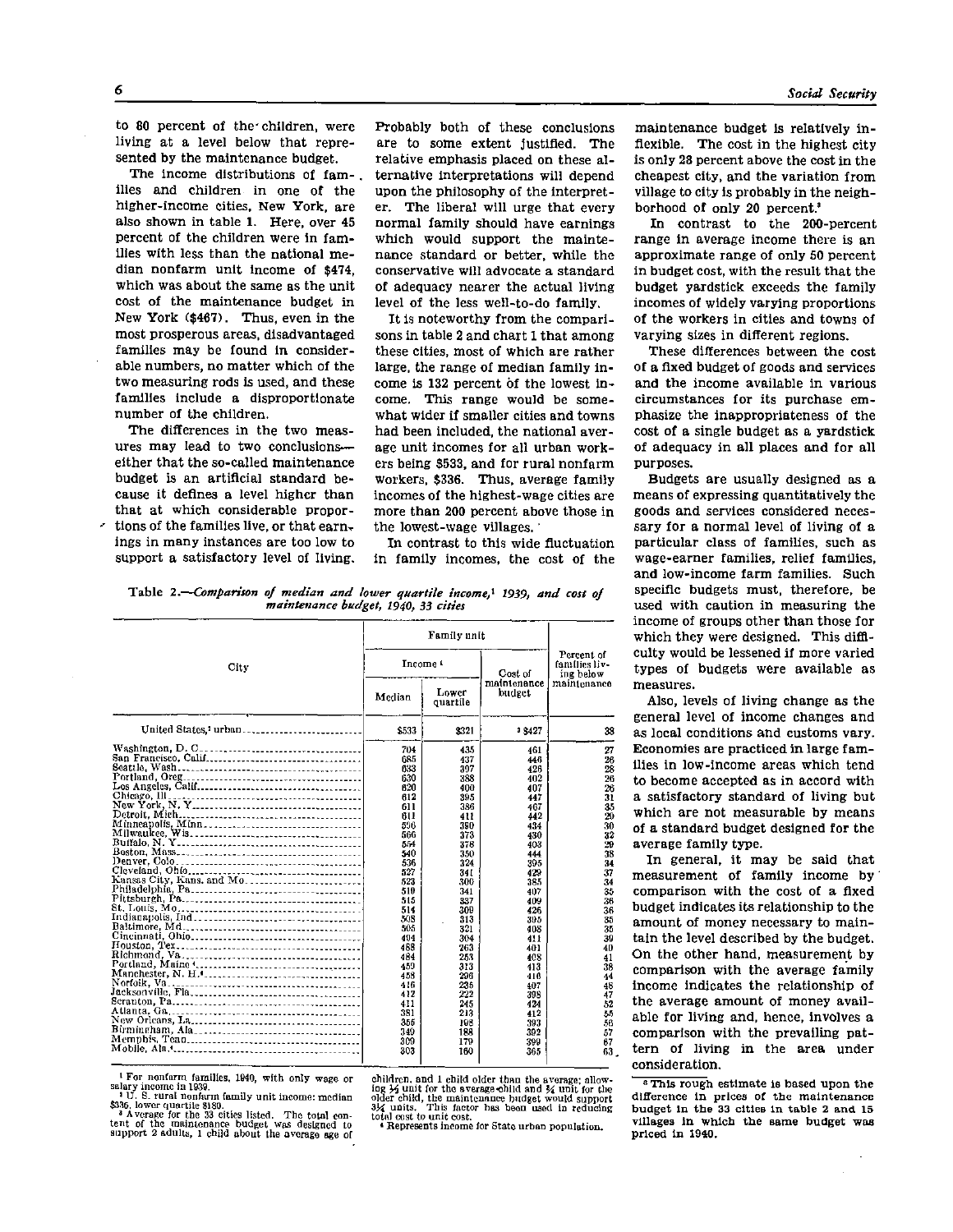In the appraisal of private incomes, such as those provided by basic minimum wages or by the wages of a certain occupational group, adequacy may be most appropriately determined by comparison with the cost of the maintenance budget Or a similar budget. This is the case because the budget provides an absolute measuring rod which is determined independently of the wage level of a community or industry. Also, it makes allowances for variations in living costs from time to time and place to place without being influenced by wide variations in wages. In order to develop the maximum utility of budgets for this purpose, it would be desirable to have not only more varied types of budgets but also more frequent pricing in a greater variety of areas.

# *Relation of inadequate Income to Assistance Needs*

Pew families above the average in size and below the average in income are able to accumulate substantial savings. Pressing current necessities demand so much of their money that

little surplus remains for future security. Consequently, an interruption or even partial interruption to regular earning may cause need for assistance.

The extent of this precarious living in times of depression is shown in the Consumer Purchase Study of 1935-36.<sup>4</sup> In this study all types of families with incomes up to \$1,000 and the larger families with incomes up to \$1,750 reported average expenditures in excess of income. These families were accumulating debts instead of reserves. The proportion of families with inadequate private incomes fluctuates with the relative level of wages and living costs. There are other families in which there is no fully employable breadwinner. Even in periods of high economic prosperity they need assistance. The extent of this type of need is evidenced by the fact that, at the peak of war-created labor demand, public assistance payments were being made to 2 million aged persons, 73,000 blind, 253,000

**<sup>4</sup> National Resources Planning Board,** *Family Expenditures in the United States, Statistical Tables and Appendices,* **pp. 20-21.** 

families with dependent children, and 254,000 families or individuals in need of general assistance.<sup>6</sup>

# *Aid to Dependent Children*

Needy families with children are eligible for aid to dependent children in the event of the death, incapacity, or absence of one or both parents. At the end of 1944 there were over 600,- 000 child recipients under this program. Since most of these families have limited relationship to the labor supply except in periods of abnormal demand, there is not the same compulsion to scale their benefits below potential earnings as is the case with unemployment compensation. Sound policy should, therefore, allow benefits in these cases which would be nearer to an accepted standard of adequacy. This, however, is not the case. The traditional philosophy of the poor laws in conjunction with the limited funds available from many State treasuries for assistance programs has resulted in a scale of assistance grants which are far below

**<sup>5</sup> August 1944.** 

Chart 1. Comparison of median and lower quartile family unit income,<sup>1</sup> 1939, and family unit cost of maintenance budget, 1940, 33 cities



**1 For nonfarm families, 1940, with only wage or salary income in 1939.** 

**t Represents income for State urban population.**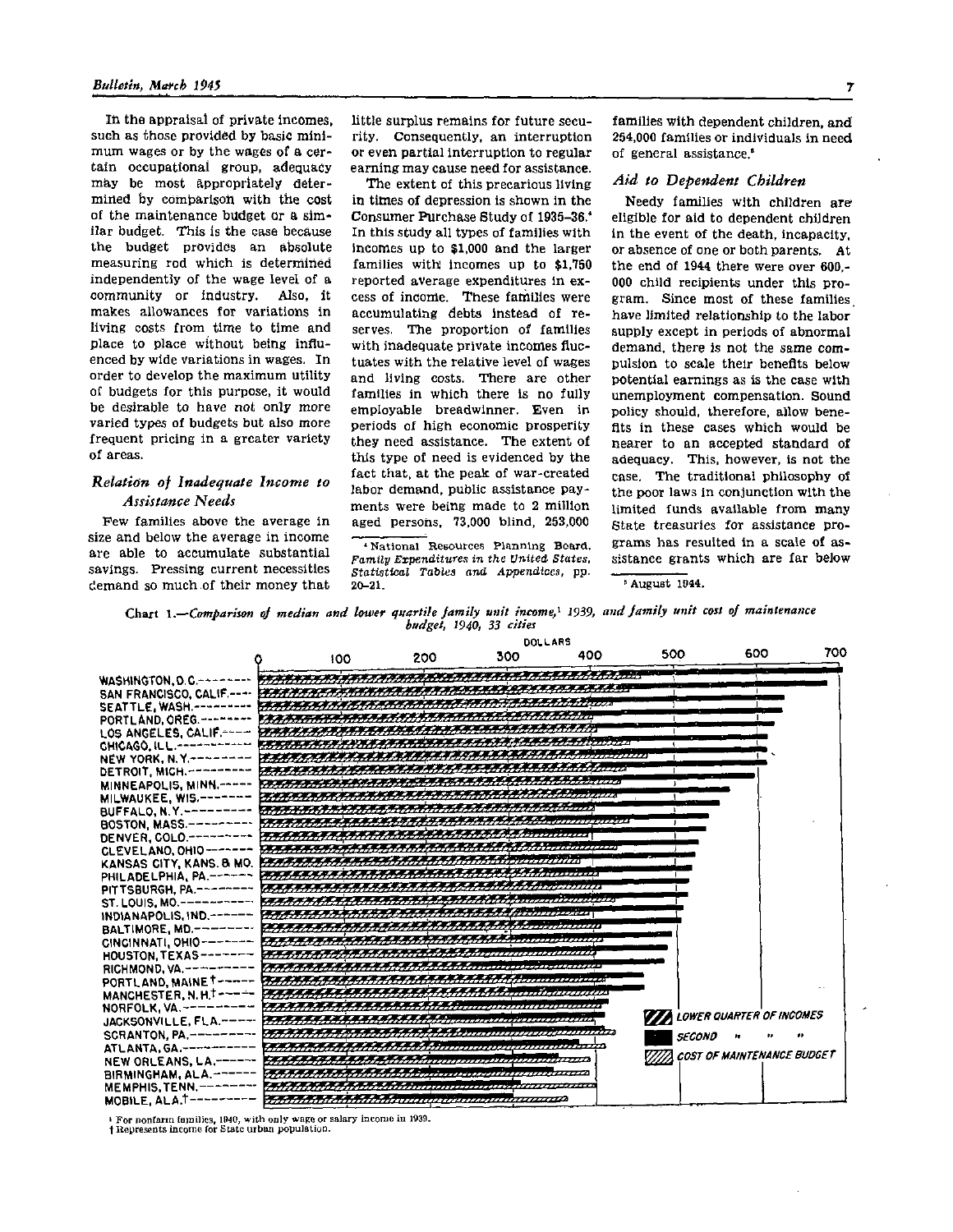

Chart **2.**—*Average annual family unit income,<sup>1</sup> 1939, and average annual family unit payment, 1940, selected programs,<sup>2</sup> 7 States* 

**1 For nonfarm families, 1940, with only wage or salary Income in 1939. 2 For aid to dependent children, represents October 1942 payments in terms of 1940 purchasing power; see table 3, footnote 3.** 

average incomes. Information on aid to dependent children payments to families with no other income is available for only six States. In only one of these six—Massachusetts—did payments for aid to dependent children approximate survivor benefits under old-age and survivors insurance (table 3 and chart 2). The aid to dependent children program in that State is well established, and assistance payments have risen over a number of years. In amount of assistance per case Massachusetts topped all States in 1940 and was considerably above the second ranking State.

The range of payments for aid to dependent children among the States in table 3 is from \$286 to \$64 per family unit. These figures are for families having little or no other income.

The limitation of matching by Federal funds to a maximum of one-half of \$18 for the first child and \$12 for each subsequent child discourages States from making payments which exceed those amounts. Many States have imposed the same or other maximums. If these maximums were met for all families without other resources, the program would still not provide adequate support, especially since such a family usually includes a mother or other person whose presence in the home is necessary for the care of the children.

The operation of this limitation is

illustrated in table 4, in which the Federal matching maximums are translated into annual amounts and divided by the family units supported (including one adult unit for the family head).

If no maximums were imposed, as in Massachusetts, public assistance agencies could provide a closer approximation to adequacy for all types of families by allowing for the family head and for the children in relation to their needs. To accomplish this, increased State appropriations would be needed as well as the removal of the maximums and the variation of the proportion of Federal funds for matching in accordance with the needs and taxpaying capacities of the States.

# *Old-Age and Survivors Insurance— Survivor Benefits*

Under the provisions of old-age and survivors insurance, the widow<sup>6</sup> of an insured worker, if she has the custody of dependent children, receives on her own account a monthly sum equal to three-fourths of what would have been the workers' primary (retirement) benefit and on account of each child under 16 years of age (or under 18 if in school) an amount equal to one-half of the worker's primary benefit. Thus, a widow with two children would receive three-fourths of the primary benefit for herself and two halves of the benefit for the children, or  $1\frac{3}{4}$ times the primary benefit for the family. This formula makes some adjustment of the benefits according to family size, but there is a family group maximum of twice the primary benefit; hence, for the third child only a partial benefit is added and nothing is added for children beyond the third.

Since survivor benefits were established only in 1939 and since deaths are more frequent among older workers after many of their children have reached age 18, this program in late 1944 included only 300,000 child beneficiaries, but the number was increasing at the rate of 7,000 per month and extension of coverage would substantially increase the number of eligible children.

In judging the adequacy of survivor benefits, it should be kept in mind that they were not intended to provide full adequacy but are considered as supplementary to other resources. As an indication of the extent to which additional resources were available to survivor families, special

#### Table 3.—*Average annual family unit income,<sup>1</sup> 1939, and average annual family unit payment, survivors' insurance and aid to dependent children, 1940, 7 States*

| Btate           | Family<br>unit<br>income l | Survivor<br>benefit '<br>per family<br>unit | Aid to<br>dependent<br>children *<br>per family<br>unit |  |  |
|-----------------|----------------------------|---------------------------------------------|---------------------------------------------------------|--|--|
| Massachusetts   | 8540                       | 8270                                        | \$250                                                   |  |  |
| Wisconsin       | 497                        | 271                                         | 192                                                     |  |  |
| $Montane$       | 490                        | 284                                         | 162                                                     |  |  |
| Missouri        | 448                        | 269                                         | $^{(4)}$                                                |  |  |
| Oklahoma        | 374                        | 257                                         | 83                                                      |  |  |
| North Carolina. | 308                        | 215                                         | 72                                                      |  |  |
| Arkansas.       | 244                        | 213                                         | 64                                                      |  |  |

1 For nonfarm families, 1940, with only wage or

salary income in 1939.<br> **These on the 1940 monthly family benefit for**<br> **Widow with entitled children.** Owing to the limita-<br>
widow with entitled children. Owing to the limita-<br>
there are slightly more children in these fa slightly exaggerate the unit amount available per family member. Unpublished data, Bureau of

Old-Age and Survivors Insurance. 3 Based on October 1942 payments reduced to 1940 value by allowing a 17-percent advance in cost of living from January 1940-June 1942. Since pay-ments to dependent children are reduced in accord-ance with other income received by the family, it and we measure to estimate payments to families have<br>the necessary to estimate payments to families have<br>by the Bureau of Public Assistance, on the basis of<br>by the Bureau of Public Assistance, on the basis of<br>a special stu above \$5 and, for the most part, no commodity in-<br>come above \$5, except surplus stamps and commodities<br>available through the Agricultural Marketing<br>Administration and, in some instances, clothing<br>processed by WPA. processeu  $\nu$ ,  $\ldots$ <br>(Not reported.

<sup>6</sup>Under certain circumstances, children of a deceased insured woman may receive child's benefits.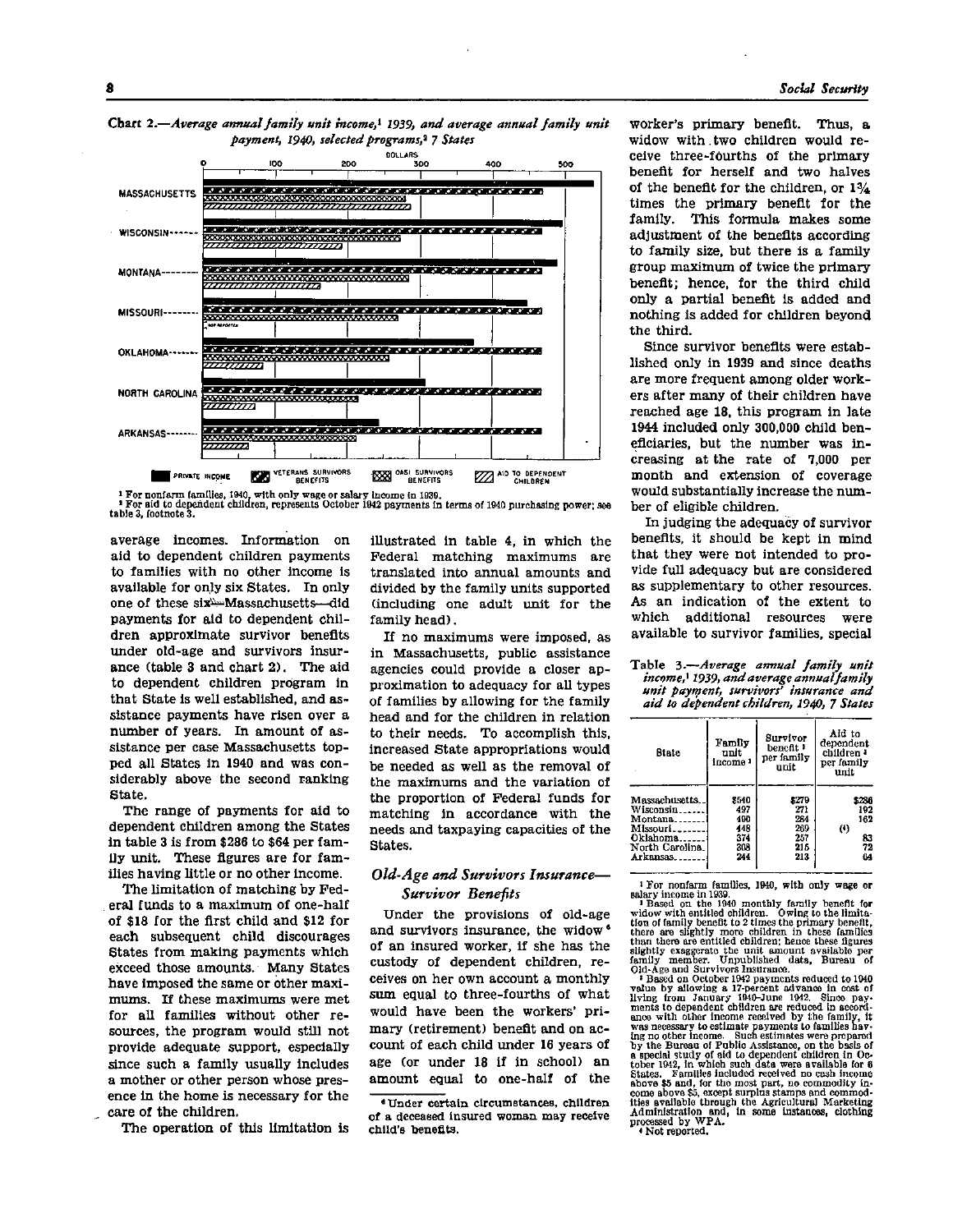Table 4.—*Maximum payments toward which matching Federal funds are available for aid to dependent children* 

| Family type       | Monthly | Annual  | Unit    |  |
|-------------------|---------|---------|---------|--|
|                   | pay-    | equiva- | equive- |  |
|                   | ment    | lent    | lent    |  |
| Adult, 1 child    | 818     | \$216   | \$144   |  |
| Adult, 2 children | 30      | 360     | 180     |  |
| Adult. 3 children | 42      | 604     | 202     |  |

studies which were made by the Bureau of Old-Age and Survivors Insurance of these beneficiaries in seven cities<sup>7</sup> indicated that in all these cities, except Los Angeles, about 50 percent of their income was from benefits and about 50 percent from other sources. In Los Angeles, about 60 percent was from other sources.

There are, nevertheless, circumstances in which families live entirely or almost entirely on insurance benefits. In the beneficiary studies referred to above, again with the exception of Los Angeles, from 12 to 18 percent of the survivor families had no income besides the benefit, and from 20 to 33 percent had less than \$150 of other income in the survey year. In view of this prevalence of other income, the benefit comparison which follows should be interpreted as measuring adequacy only for those families whose income over and above benefits is negligible. The United States average unit value of familygroup survivor benefits was \$268, or 58 percent of the national median family income.

The scale of family survivor benefits in seven selected States is shown in table 3.

# *Benefits for Families of Members of the Armed Services*

In determining payments to survivors of deceased members of the armed forces whose death was the result of service-connected causes, the Congress recognized the need for and justice of adequate support. The resulting payments (reduced to a unit basis) in some cases exceed and in some cases are somewhat below the unit cost of the maintenance budget in 1940 in the cities shown in table 2. As against an average unit cost of \$427 of the maintenance budget in the 33 cities, the veteran's widow alone is provided \$600 a year, while the family including a widow with two children receives unit income of \$468, and that of a widow with three children, \$437 (table 5).

The allowances which are paid to families of men now serving in the armed forces are much more adequate than the benefits to veterans' survivors. The allowance for the wife is also \$50 a month, but the added amount for the first child is \$30 and for each additional child is \$20.

Since both of these are flat scales which provide no variation from time to time or place to place, it is obvious that the adequacy of living provided in some areas will materially exceed that in others and that the purchasing power of the allowance or benefit will be greater in periods of low prices than in periods of high prices.

# *Unemployment Compensation*

Although unemployment compensation is not especially designed with the needs of children in mind, considerable numbers of children are affected by the adequacy of unemployment compensation benefits. The data at hand are not satisfactory for measuring these benefits by the same methods as have been applied to other programs, largely because of the difference between the wages of workers with families and those of workers without families, and also because of the high percentage of families whose income comes from more than one wage earner and who hence may receive unemployment benefits from one earner and wages from another. Likewise, unemployment benefits are short-run payments and not designed for the full permanent support of a family.

Nevertheless, it is possible to infer certain facts from the benefit formula. This formula is such that an individual weekly benefit equals approximately 50 percent of recent wages up to a maximum. This maximum varies in the different States from \$15 to \$22 per week. The imposition of this maximum reduces the percentage of the higher wages which are compensated and causes the average proportion of wages compensated to fall considerably below 50 percent. In periods of high wages, average compensation payments tend to cluster at the maximum, and the proportion of wage loss compensated is reduced.

The principal justification for fixing unemployment compensation below wages is that the benefits are extended to employable people who should be Table 5.—*Benefit rates for widows and children of deceased veterans (serviceconnected deaths) <sup>1</sup>*

| Survivors         | Actual<br>monthly<br>rate | Annual<br>unit value |
|-------------------|---------------------------|----------------------|
| Widow alone       | \$50                      | \$600                |
| Widow, 1 child    | 65                        | 520                  |
| Widow, 2 children | 73                        | 468                  |
| Widow, 3 children | 91                        | 437                  |

1 Payments provided under Public, No. 144, 78th Cong. Family group maximum, \$100 per month.

encouraged to return to private employment at the first opportunity. Granting the validity of this argument, the question still remains as to how far below previous wages it is necessary to fix benefit payments in order to accomplish this purpose. Is it necessary to reduce the family to from 30 to 50 percent of previous wages, or would the same purpose be served by a reduction to from 60 to 80 percent of previous wages?

As long as benefits are scaled below previous wages, it stands to reason that the families which are above the average in size and below the average in wages would receive benefits which have little relationship to family needs. This dilemma led the agencies recommending the revision of the British system of social security to recommend a flat unemployment benefit scale related in a general way to adequacy for the support of a man and/or a woman and also the provision of allowances for children which would be payable whether the breadwinner were employed or unemployed. This device of extending aid to children places a floor under the resources of large families in all circumstances. Thus, it is possible to approximate adequacy of support regardless of the employment status of the family head and at the same time keep unemployment benefits below previous earnings.

This failure of unemployment benefits to provide adequate support for large families has given rise in the United States to suggestions for the addition of dependents' allowances to unemployment benefits. All such proposals, however, provide that there shall be a family maximum benefit which is somewhat lower than previous wages. While such a proposal would undoubtedly be of some assistance to the smaller families, it would still not reach the root of the problem of large families whose previous low earnings would result in a relatively small benefit.

<sup>&</sup>lt;sup>7</sup> For a general description of, and sum-<br>mary data on, these studies see the  $Bul$ letin for July 1943, pp. 3-20, and September 1943, pp. 3-17.